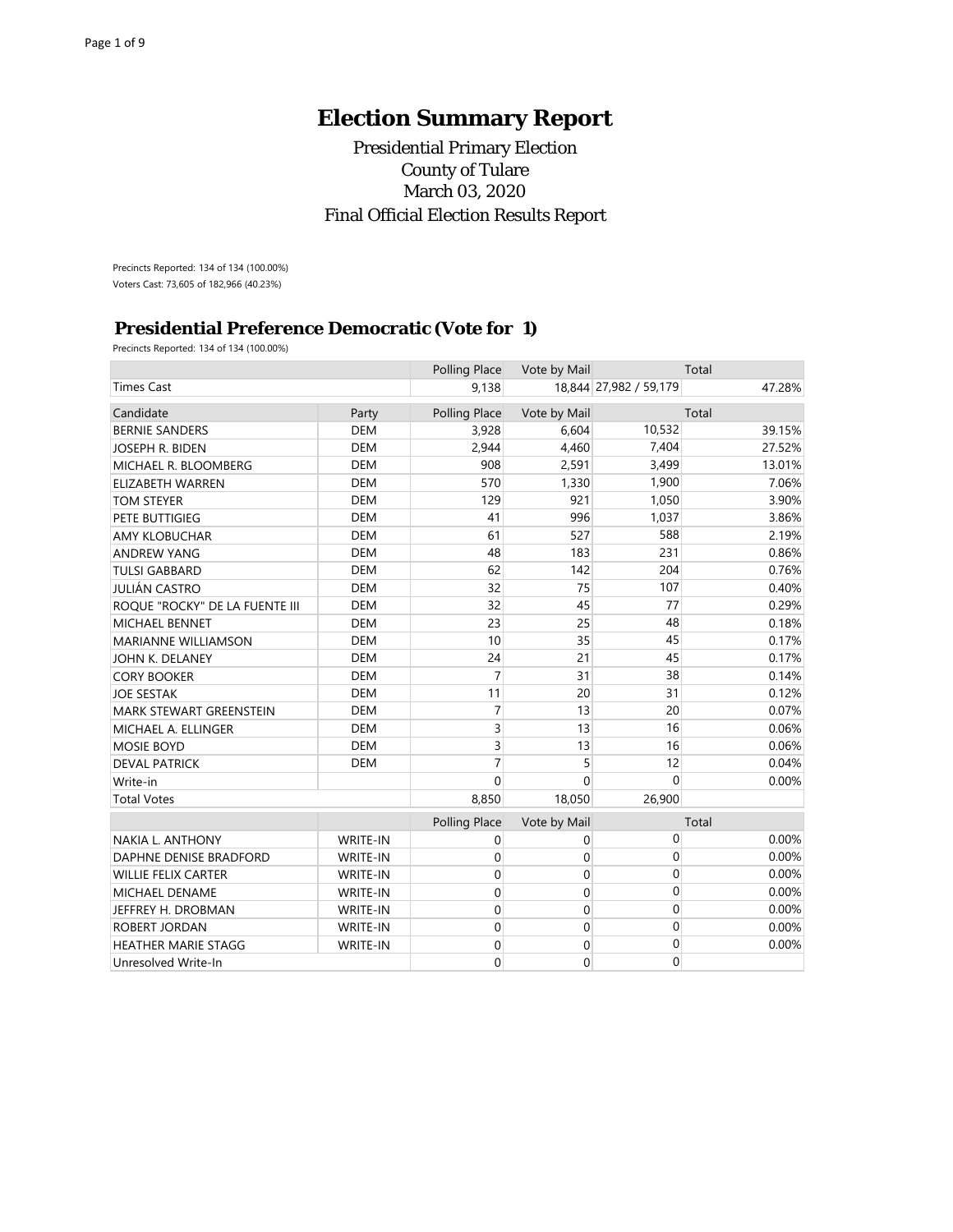## **Presidential Preference Republican (Vote for 1) REP**

Precincts Reported: 134 of 134 (100.00%)

|                            |                 | Polling Place | Vote by Mail |                        | Total    |
|----------------------------|-----------------|---------------|--------------|------------------------|----------|
| <b>Times Cast</b>          |                 | 8,870         |              | 28,536 37,406 / 70,252 | 53.25%   |
| Candidate                  | Party           | Polling Place | Vote by Mail |                        | Total    |
| DONALD J. TRUMP            | <b>REP</b>      | 8,196         | 26,439       | 34,635                 | 96.02%   |
| <b>JOE WALSH</b>           | <b>REP</b>      | 125           | 329          | 454                    | 1.26%    |
| <b>BILL WELD</b>           | <b>REP</b>      | 71            | 282          | 353                    | 0.98%    |
| <b>MATTHEW JOHN MATERN</b> | <b>REP</b>      | 57            | 196          | 253                    | 0.70%    |
| ROOUE "ROCKY" DE LA FUENTE | <b>REP</b>      | 61            | 176          | 237                    | 0.66%    |
| <b>ROBERT ARDINI</b>       | <b>REP</b>      | 26            | 53           | 79                     | 0.22%    |
| <b>ZOLTAN G. ISTVAN</b>    | <b>REP</b>      | 14            | 45           | 59                     | 0.16%    |
| Write-in                   |                 | 0             | 0            | $\Omega$               | $0.00\%$ |
| <b>Total Votes</b>         |                 | 8,550         | 27,520       | 36,070                 |          |
|                            |                 | Polling Place | Vote by Mail |                        | Total    |
| <b>DENIS C. GRASSKA</b>    | <b>WRITE-IN</b> | 0             | 0            | 0                      | $0.00\%$ |
| ROBERT LEE MANNING JR.     | <b>WRITE-IN</b> | 0             | 0            | 0                      | 0.00%    |
| Unresolved Write-In        |                 | 0             | 0            | $\Omega$               |          |

#### **Presidential Preference American Independent (Vote for 1) AIP**

Precincts Reported: 134 of 134 (100.00%)

|                            |            | Polling Place | Vote by Mail |               | Total  |
|----------------------------|------------|---------------|--------------|---------------|--------|
| Times Cast                 |            | 552           | 1,433        | 1,985 / 6,414 | 30.95% |
| Candidate                  | Party      | Polling Place | Vote by Mail |               | Total  |
| PHIL COLLINS               | <b>AIP</b> | 78            | 138          | 216           | 38.57% |
| ROQUE "ROCKY" DE LA FUENTE | AIP        | 45            | 71           | 116           | 20.71% |
| <b>DON BLANKENSHIP</b>     | AIP        | 44            | 72           | 116           | 20.71% |
| J.R. MYERS                 | AIP        | 22            | 41           | 63            | 11.25% |
| <b>CHARLES KRAUT</b>       | <b>AIP</b> | 11            | 38           | 49            | 8.75%  |
| Write-in                   |            |               |              |               | 0.00%  |
| <b>Total Votes</b>         |            | 200           | 360          | 560           |        |
|                            |            | Polling Place | Vote by Mail |               | Total  |
| Unresolved Write-In        |            |               |              | 0             |        |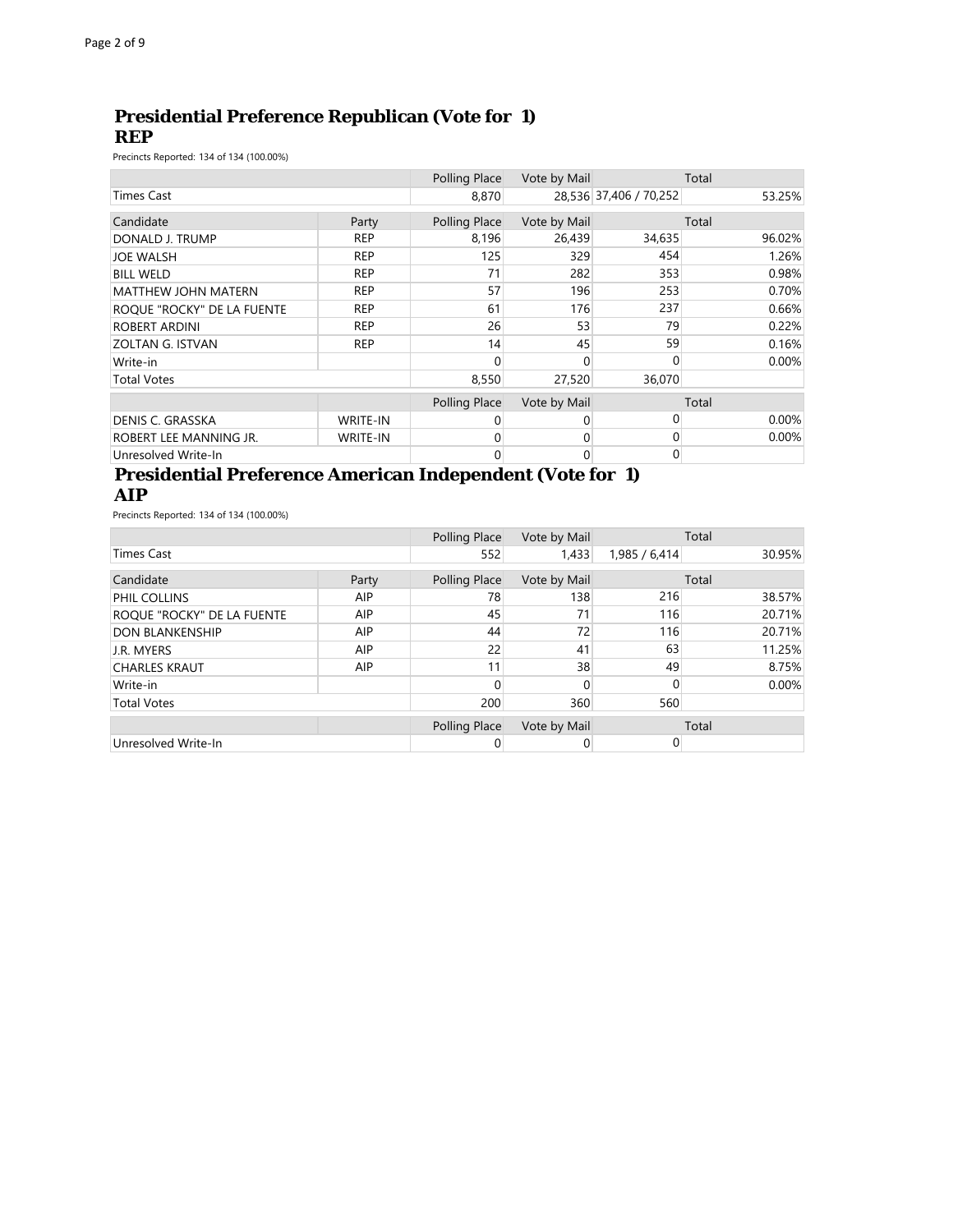## **Presidential Preference Libertarian (Vote for 1) LIB**

Precincts Reported: 134 of 134 (100.00%)

|                            |                 | Polling Place | Vote by Mail |             | Total  |
|----------------------------|-----------------|---------------|--------------|-------------|--------|
| Times Cast                 |                 | 153           | 359          | 512 / 1,695 | 30.21% |
| Candidate                  | Party           | Polling Place | Vote by Mail |             | Total  |
| <b>JACOB HORNBERGER</b>    | <b>LIB</b>      | 9             | 31           | 40          | 19.05% |
| <b>KEN ARMSTRONG</b>       | <b>LIB</b>      | 13            | 13           | 26          | 12.38% |
| <b>KIM RUFF</b>            | <b>LIB</b>      | 6             | 18           | 24          | 11.43% |
| <b>VERMIN SUPREME</b>      | <b>LIB</b>      | 4             | 17           | 21          | 10.00% |
| <b>JO JORGENSEN</b>        | <b>LIB</b>      | 6             | 13           | 19          | 9.05%  |
| <b>ERIK CHASE GERHARDT</b> | <b>LIB</b>      | 8             | 8            | 16          | 7.62%  |
| <b>ADAM KOKESH</b>         | <b>LIB</b>      | 6             | 5            | 11          | 5.24%  |
| <b>DAN BEHRMAN</b>         | <b>LIB</b>      | 3             |              | 10          | 4.76%  |
| <b>MAX ABRAMSON</b>        | <b>LIB</b>      | 3             | 6            | 9           | 4.29%  |
| <b>SAM ROBB</b>            | <b>LIB</b>      | 2             |              | 9           | 4.29%  |
| <b>STEVEN A. RICHEY</b>    | <b>LIB</b>      | 3             | 6            | 9           | 4.29%  |
| <b>SOURAYA FAAS</b>        | <b>LIB</b>      | 4             | 5            | 9           | 4.29%  |
| KEENAN WALLACE DUNHAM      | <b>LIB</b>      | 6             |              |             | 3.33%  |
| Write-in                   |                 | $\Omega$      | 0            | $\Omega$    | 0.00%  |
| <b>Total Votes</b>         |                 | 73            | 137          | 210         |        |
|                            |                 | Polling Place | Vote by Mail |             | Total  |
| SORINNE ARDELEANU          | <b>WRITE-IN</b> | 0             | 0            | 0           | 0.00%  |
| NICHOLAS D'ARTAGNAN DUMAS  | <b>WRITE-IN</b> | $\Omega$      | 0            | $\Omega$    | 0.00%  |
| <b>GEBY EVA ESPINOSA</b>   | <b>WRITE-IN</b> | 0             | 0            | $\Omega$    | 0.00%  |
| <b>JAMES ORLANDO OGLE</b>  | <b>WRITE-IN</b> | $\Omega$      | 0            | $\Omega$    | 0.00%  |
| Unresolved Write-In        |                 | 0             | 0            | $\Omega$    |        |

#### **Presidential Preference Green (Vote for 1) GRN**

Precincts Reported: 134 of 134 (100.00%)

|                           |                 | Polling Place | Vote by Mail |              | Total    |
|---------------------------|-----------------|---------------|--------------|--------------|----------|
| <b>Times Cast</b>         |                 | 35            | 73           | 108 / 481    | 22.45%   |
| Candidate                 | Party           | Polling Place | Vote by Mail |              | Total    |
| <b>DARIO HUNTER</b>       | <b>GRN</b>      |               | 15           | 22           | 40.00%   |
| <b>HOWIE HAWKINS</b>      | <b>GRN</b>      |               | 11           | 12           | 21.82%   |
| <b>DENNIS LAMBERT</b>     | <b>GRN</b>      |               |              | 11           | 20.00%   |
| SEDINAM MOYOWASIFZA-CURRY | <b>GRN</b>      |               |              | 6            | 10.91%   |
| <b>DAVID ROLDE</b>        | <b>GRN</b>      |               |              |              | 7.27%    |
| Write-in                  |                 |               |              | $\Omega$     | 0.00%    |
| <b>Total Votes</b>        |                 | 16            | 39           | 55           |          |
|                           |                 | Polling Place | Vote by Mail |              | Total    |
| <b>KENT MESPLAY</b>       | <b>WRITE-IN</b> |               |              | <sup>0</sup> | $0.00\%$ |
| Unresolved Write-In       |                 |               |              |              |          |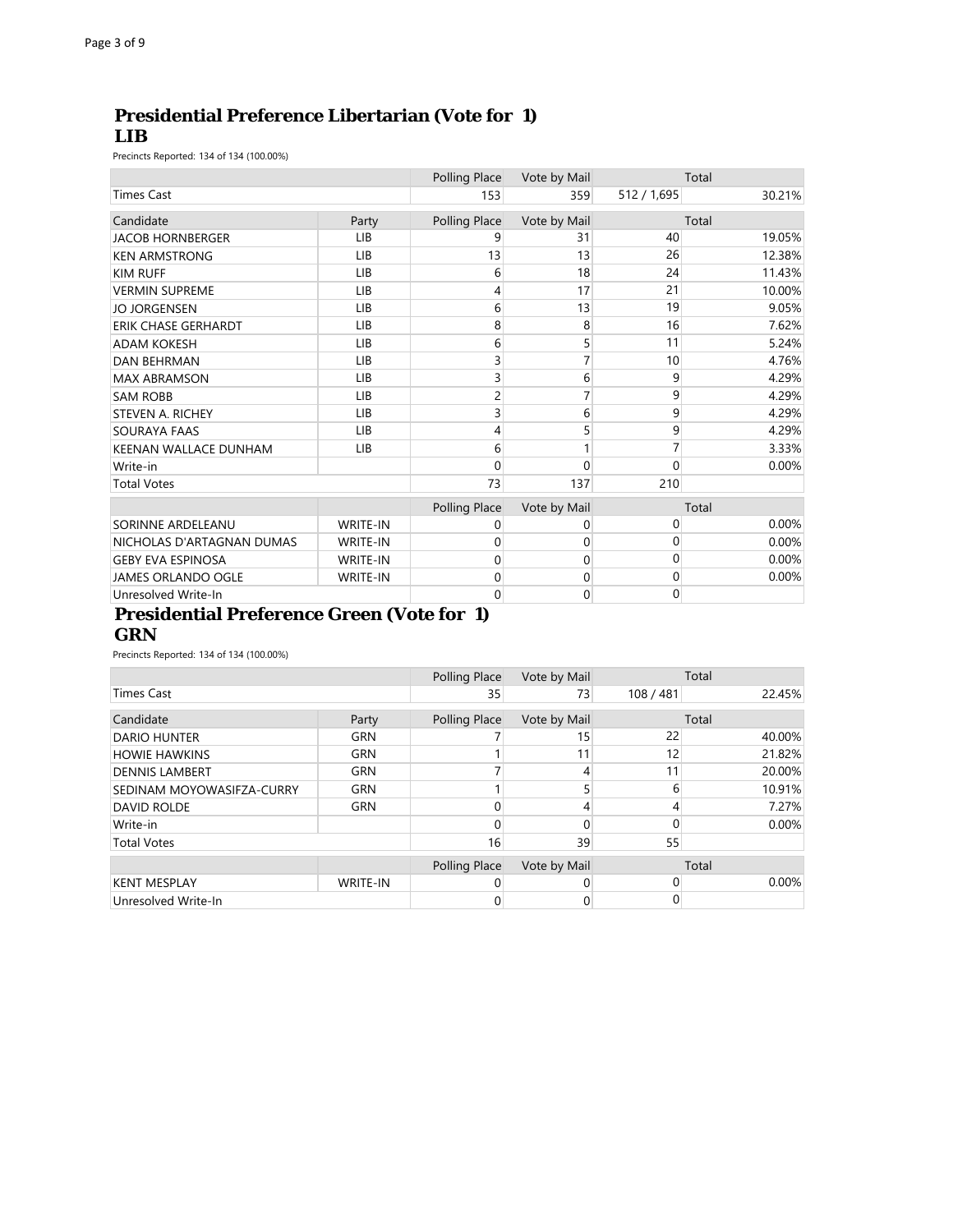## **Presidential Preference Peace & Freedom (Vote for 1) P-F**

Precincts Reported: 134 of 134 (100.00%)

|                       |       | Polling Place   | Vote by Mail |        | Total    |
|-----------------------|-------|-----------------|--------------|--------|----------|
| ⊺imes Cast            |       | 20 <sup>°</sup> | 71           | 91/814 | 11.18%   |
| Candidate             | Party | Polling Place   | Vote by Mail |        | Total    |
| <b>GLORIA LA RIVA</b> | $P-F$ |                 | 24           | 28     | 63.64%   |
| <b>HOWIE HAWKINS</b>  | $P-F$ |                 | 15           | 16     | 36.36%   |
| Write-in              |       | 0               |              |        | $0.00\%$ |
| <b>Total Votes</b>    |       |                 | 39           | 44     |          |
|                       |       | Polling Place   | Vote by Mail |        | Total    |
| Unresolved Write-In   |       |                 |              |        |          |

#### **Dem Central Committee 2nd Supervisorial Dist (Vote for 4) DEM**

Precincts Reported: 22 of 22 (100.00%)

|                                  |            | Polling Place | Vote by Mail |                | Total  |
|----------------------------------|------------|---------------|--------------|----------------|--------|
| Times Cast                       |            | 1,561         | 3,053        | 4,614 / 11,431 | 40.36% |
| Candidate                        | Party      | Polling Place | Vote by Mail |                | Total  |
| CARLOS A. MENDOZA                | <b>DEM</b> | 651           | 1,268        | 1,919          | 19.01% |
| <b>ALEX GUTIERREZ</b>            | <b>DEM</b> | 554           | 1,316        | 1,870          | 18.52% |
| <b>NORMA J. BURNS</b>            | <b>DEM</b> | 397           | 1,045        | 1,442          | 14.28% |
| <b>ALBERTO AGUILAR</b>           | <b>DEM</b> | 503           | 845          | 1,348          | 13.35% |
| <b>PRISCILLA ELAINE MUSGROVE</b> | <b>DEM</b> | 386           | 867          | 1,253          | 12.41% |
| <b>GRACE CALDERON</b>            | <b>DEM</b> | 388           | 822          | 1,210          | 11.98% |
| LUPE S. CASTRO                   | <b>DEM</b> | 362           | 693          | 1,055          | 10.45% |
| Write-in                         |            | 0             | 0            | $\Omega$       | 0.00%  |
| <b>Total Votes</b>               |            | 3,241         | 6,856        | 10.097         |        |
|                                  |            | Polling Place | Vote by Mail |                | Total  |
| Unresolved Write-In              |            | 0             | 0            | 0              |        |

#### **Dem Central Committee 5th Supervisorial Dist (Vote for 5) DEM**

Precincts Reported: 38 of 38 (100.00%)

|                             |                          | Polling Place | Vote by Mail |                | Total    |
|-----------------------------|--------------------------|---------------|--------------|----------------|----------|
| <b>Times Cast</b>           |                          | 1.434         | 3,008        | 4,442 / 10,603 | 41.89%   |
| Candidate                   | Party                    | Polling Place | Vote by Mail |                | Total    |
| ARTURO (ART) RODRIGUEZ LEON | DEM                      | 824           | 1,656        | 2,480          | 24.52%   |
| <b>NICKI EDWARDS</b>        | <b>DEM</b>               | 550           | 1,319        | 1.869          | 18.48%   |
| <b>LAWANA TATE</b>          | <b>DEM</b>               | 465           | 1,083        | 1,548          | 15.30%   |
| <b>JOHN COFFEE</b>          | <b>DEM</b>               | 434           | 1,094        | 1,528          | 15.10%   |
| EDITH LA VONNE              | <b>DEM</b>               | 403           | 1,028        | 1,431          | 14.15%   |
| <b>BROCK NEELEY</b>         | <b>DEM</b>               | 335           | 925          | 1,260          | 12.46%   |
| Write-in                    |                          | O             | <sup>0</sup> | 0              | $0.00\%$ |
| <b>Total Votes</b>          | 3,011<br>7,105<br>10.116 |               |              |                |          |
|                             |                          | Polling Place | Vote by Mail |                | Total    |
| Unresolved Write-In         |                          |               | 0            | 0              |          |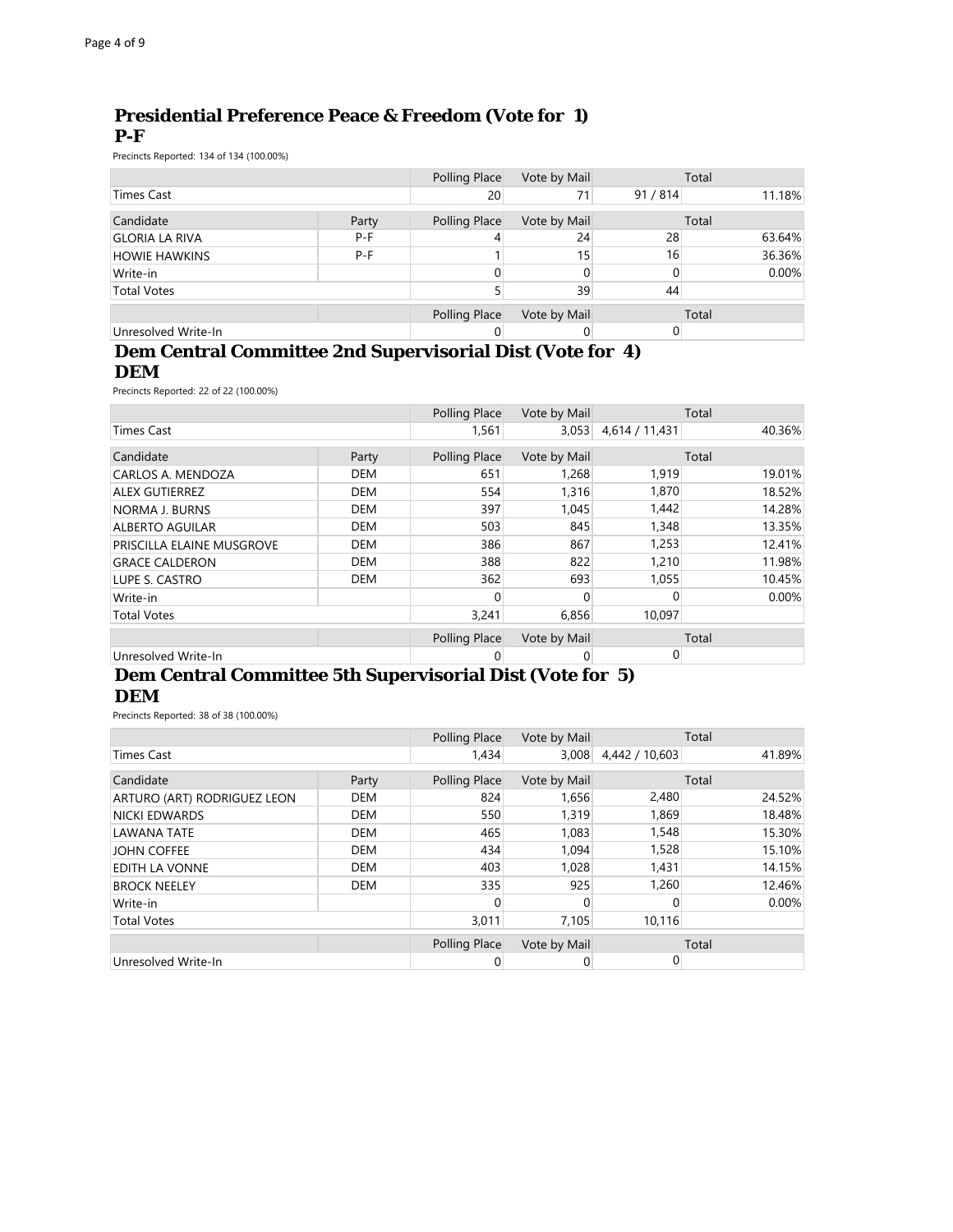## **Rep Central Committee 4th Supervisorial Dist (Vote for 3) REP**

Precincts Reported: 30 of 30 (100.00%)

|                          |            | Polling Place | Vote by Mail |                | Total  |
|--------------------------|------------|---------------|--------------|----------------|--------|
| Times Cast               |            | 969           | 4,303        | 5,272 / 10,680 | 49.36% |
| Candidate                | Party      | Polling Place | Vote by Mail |                | Total  |
| <b>JAMES HENDERSON</b>   | <b>REP</b> | 534           | 2,553        | 3,087          | 40.05% |
| <b>TERRIE HEADRICK</b>   | <b>REP</b> | 309           | 1,422        | 1.731          | 22.46% |
| <b>BARBARA HALLMEYER</b> | <b>REP</b> | 313           | 1,368        | 1,681          | 21.81% |
| LINDA ALLEN              | <b>REP</b> | 243           | 966          | 1,209          | 15.69% |
| Write-in                 |            | 0             |              | 0              | 0.00%  |
| <b>Total Votes</b>       |            | 1,399         | 6,309        | 7,708          |        |
|                          |            | Polling Place | Vote by Mail |                | Total  |
| Unresolved Write-In      |            |               |              |                |        |

#### **Green County Council (Vote for 5) GRN**

Precincts Reported: 134 of 134 (100.00%)

|                          |            | Polling Place | Vote by Mail    |           | Total    |
|--------------------------|------------|---------------|-----------------|-----------|----------|
| <b>Times Cast</b>        |            | 35            | 73              | 108 / 481 | 22.45%   |
| Candidate                | Party      | Polling Place | Vote by Mail    |           | Total    |
| <b>DON MANRO</b>         | <b>GRN</b> | 17            | 40              | 57        | 24.36%   |
| <b>GEORGE L. SCHIMPF</b> | <b>GRN</b> | 12            | 29              | 41        | 17.52%   |
| JUDY PENDLETON           | <b>GRN</b> | 10            | 29              | 39        | 16.67%   |
| <b>JOVITA HARRAH</b>     | <b>GRN</b> |               | 29              | 34        | 14.53%   |
| <b>MERRILY T. DAVIES</b> | <b>GRN</b> |               | 27              | 34        | 14.53%   |
| <b>STEPHEN PENDLETON</b> | <b>GRN</b> | q             | 20 <sup>°</sup> | 29        | 12.39%   |
| Write-in                 |            |               |                 | $\Omega$  | $0.00\%$ |
| <b>Total Votes</b>       |            | 60            | 174             | 234       |          |
|                          |            | Polling Place | Vote by Mail    |           | Total    |
| Unresolved Write-In      |            |               |                 | 0         |          |

## **U S Representative District 21 (Vote for 1)**

Precincts Reported: 11 of 11 (100.00%)

|                             |            | Polling Place | Vote by Mail |               | Total  |
|-----------------------------|------------|---------------|--------------|---------------|--------|
| Times Cast                  |            | 573           | 2,059        | 2,632 / 7,698 | 34.19% |
| Candidate                   | Party      | Polling Place | Vote by Mail |               | Total  |
| DAVID G. VALADAO            | <b>REP</b> | 208           | 1,220        | 1,428         | 55.48% |
| <b>TJ COX</b>               | <b>DEM</b> | 254           | 645          | 899           | 34.93% |
| <b>RICARDO DE LA FUENTE</b> | <b>DEM</b> | 73            | 121          | 194           | 7.54%  |
| ROQUE "ROCKY" DE LA FUENTE  | <b>REP</b> | 17            | 36           | 53            | 2.06%  |
| Write-in                    |            | 0             |              |               | 0.00%  |
| <b>Total Votes</b>          |            | 552           | 2,022        | 2,574         |        |
|                             |            | Polling Place | Vote by Mail |               | Total  |
| Unresolved Write-In         |            | 0             |              |               |        |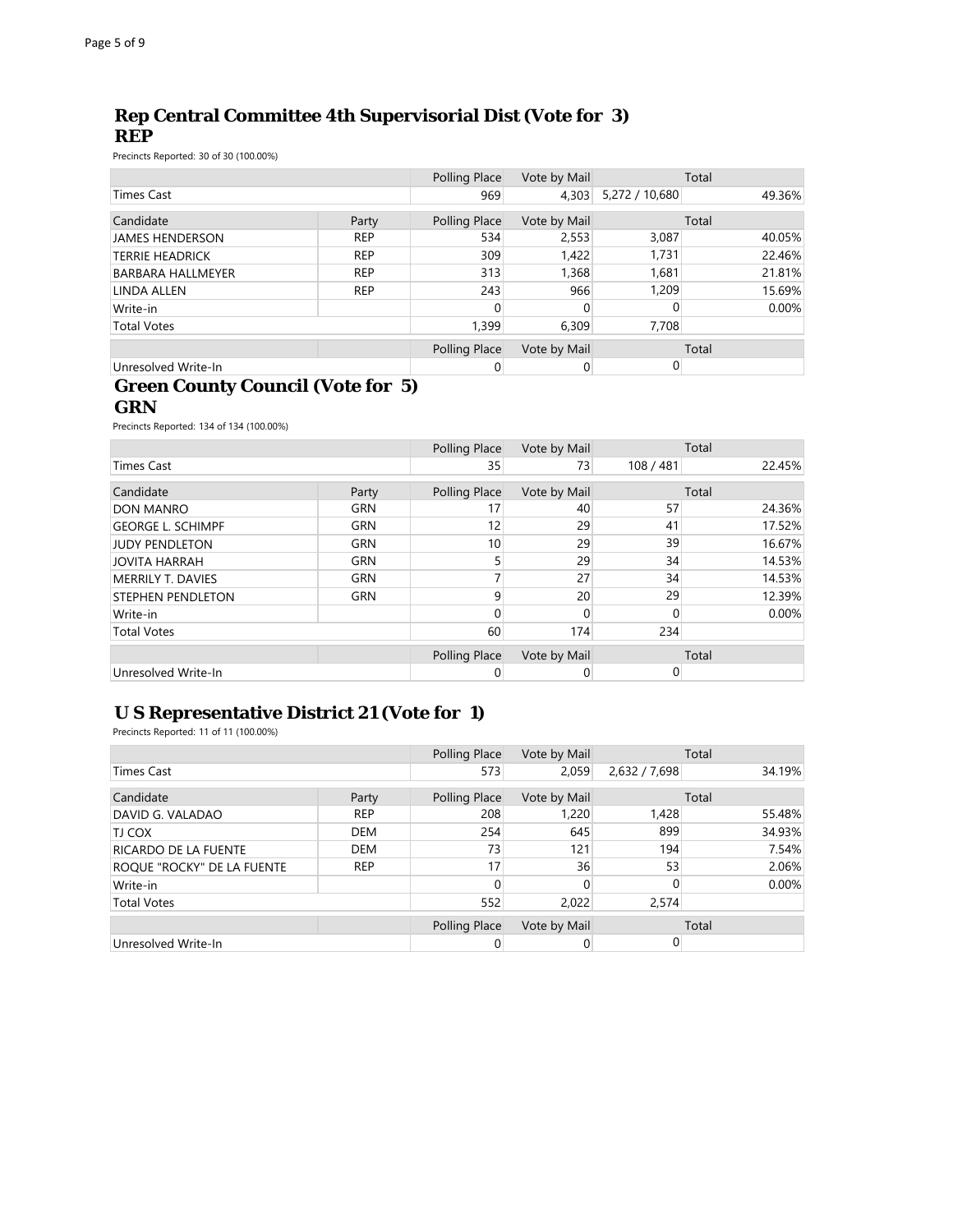#### **U S Representative District 22 (Vote for 1)**

Precincts Reported: 74 of 74 (100.00%)

|                       |            | Polling Place | Vote by Mail |          | Total    |
|-----------------------|------------|---------------|--------------|----------|----------|
| Times Cast            |            | 15,079        | 40,893       | 55,972 / | 40.44%   |
| Candidate             | Party      | Polling Place | Vote by Mail |          | Total    |
| <b>DEVIN G. NUNES</b> | <b>REP</b> | 8,042         | 24,823       | 32,865   | 59.58%   |
| PHIL ARBALLO          | <b>DEM</b> | 3,174         | 7,953        | 11,127   | 20.17%   |
| <b>BOBBY BLIATOUT</b> | <b>DEM</b> | 2,216         | 5,033        | 7,249    | 13.14%   |
| <b>DARY REZVANI</b>   | <b>DEM</b> | 717           | 1,496        | 2,213    | 4.01%    |
| <b>ERIC GARCIA</b>    | <b>NPP</b> | 663           | 1.047        | 1,710    | 3.10%    |
| Write-in              |            |               |              | 0        | $0.00\%$ |
| <b>Total Votes</b>    |            | 14,812        | 40,352       | 55,164   |          |
|                       |            | Polling Place | Vote by Mail |          | Total    |
| Unresolved Write-In   |            | 0             | 0            | 0        |          |

#### **U S Representative District 23 (Vote for 1)**

Precincts Reported: 49 of 49 (100.00%)

|                       |            | Polling Place | Vote by Mail |                        | Total  |
|-----------------------|------------|---------------|--------------|------------------------|--------|
| Times Cast            |            | 3,708         |              | 11,293 15,001 / 36,870 | 40.69% |
| Candidate             | Party      | Polling Place | Vote by Mail |                        | Total  |
| <b>KEVIN MCCARTHY</b> | <b>REP</b> | 2.178         | 7,297        | 9.475                  | 64.72% |
| <b>KIM MANGONE</b>    | <b>DEM</b> | 1,388         | 3,777        | 5,165                  | 35.28% |
| Write-in              |            |               |              |                        | 0.00%  |
| <b>Total Votes</b>    |            | 3,566         | 11.074       | 14,640                 |        |
|                       |            | Polling Place | Vote by Mail |                        | Total  |
| Unresolved Write-In   |            |               |              |                        |        |

## **Member of State Assembly District 23 (Vote for 1)**

Precincts Reported: 11 of 11 (100.00%)

|                      |            | Polling Place | Vote by Mail |               | Total    |
|----------------------|------------|---------------|--------------|---------------|----------|
| <b>Times Cast</b>    |            | 438           | 1,718        | 2,156 / 3,552 | 60.70%   |
| Candidate            | Party      | Polling Place | Vote by Mail |               | Total    |
| <b>JIM PATTERSON</b> | <b>REP</b> | 264           | 1,206        | 1,470         | 100.00%  |
| Write-in             |            |               |              |               | $0.00\%$ |
| <b>Total Votes</b>   |            | 264           | 1,206        | 1.470         |          |
|                      |            | Polling Place | Vote by Mail |               | Total    |
| Unresolved Write-In  |            |               |              |               |          |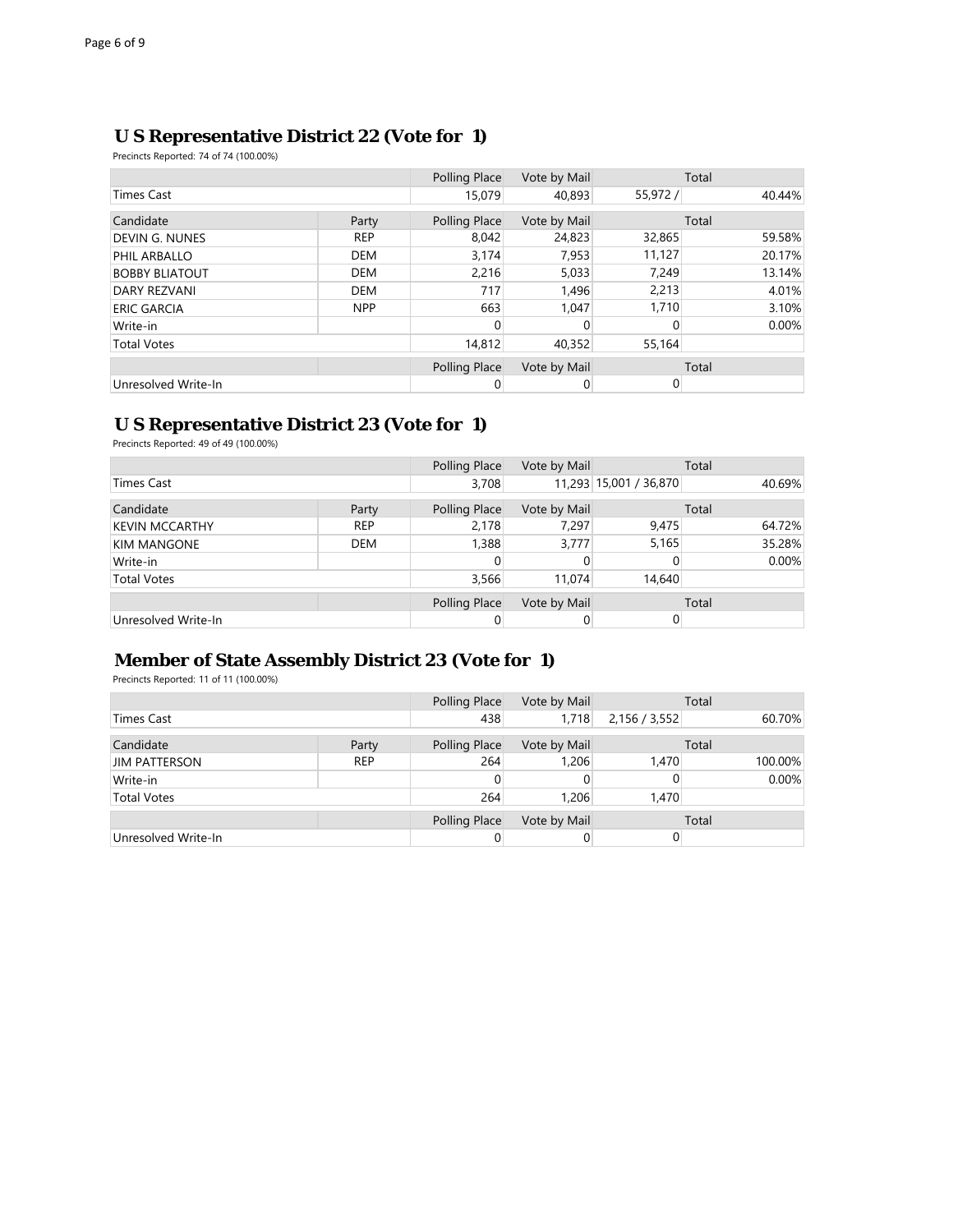## **Member of State Assembly District 26 (Vote for 1)**

Precincts Reported: 123 of 123 (100.00%)

|                     |            | Polling Place | Vote by Mail |          | Total  |
|---------------------|------------|---------------|--------------|----------|--------|
| Times Cast          |            | 18,922        | 52,527       | 71,449 / | 39.82% |
| Candidate           | Party      | Polling Place | Vote by Mail |          | Total  |
| <b>DEVON MATHIS</b> | <b>REP</b> | 10,368        | 32,448       | 42,816   | 61.84% |
| <b>DREW PHELPS</b>  | <b>DEM</b> | 7,852         | 18,567       | 26,419   | 38.16% |
| Write-in            |            |               |              |          | 0.00%  |
| <b>Total Votes</b>  |            | 18,220        | 51,015       | 69,235   |        |
|                     |            | Polling Place | Vote by Mail |          | Total  |
| Unresolved Write-In |            |               |              |          |        |

## **Co Supervisor District 1 (Vote for 1)**

Precincts Reported: 23 of 23 (100.00%)

|                       |       | Polling Place | Vote by Mail |                        | Total  |
|-----------------------|-------|---------------|--------------|------------------------|--------|
| Times Cast            |       | 3,829         |              | 12,142 15,971 / 37,891 | 42.15% |
| Candidate             | Party | Polling Place | Vote by Mail |                        | Total  |
| <b>LARRY MICARI</b>   |       | 1,700         | 5,271        | 6,971                  | 46.12% |
| <b>KUYLER CROCKER</b> |       | 1,238         | 4,422        | 5,660                  | 37.45% |
| <b>ROBYN STEARNS</b>  |       | 633           | 1,850        | 2,483                  | 16.43% |
| Write-in              |       |               |              |                        | 0.00%  |
| <b>Total Votes</b>    |       | 3,571         | 11,543       | 15,114                 |        |
|                       |       | Polling Place | Vote by Mail |                        | Total  |
| Unresolved Write-In   |       |               |              |                        |        |

## **Co Supervisor District 2 (Vote for 1)**

Precincts Reported: 22 of 22 (100.00%)

|                     |       | Polling Place | Vote by Mail |                       | Total    |
|---------------------|-------|---------------|--------------|-----------------------|----------|
| Times Cast          |       | 3,407         |              | 9,575 12,982 / 34,844 | 37.26%   |
| Candidate           | Party | Polling Place | Vote by Mail |                       | Total    |
| PETE VANDER POEL    |       | 2,826         | 8,119        | 10.945                | 100.00%  |
| Write-in            |       |               |              |                       | $0.00\%$ |
| <b>Total Votes</b>  |       | 2,826         | 8.119        | 10.945                |          |
|                     |       | Polling Place | Vote by Mail |                       | Total    |
| Unresolved Write-In |       |               |              |                       |          |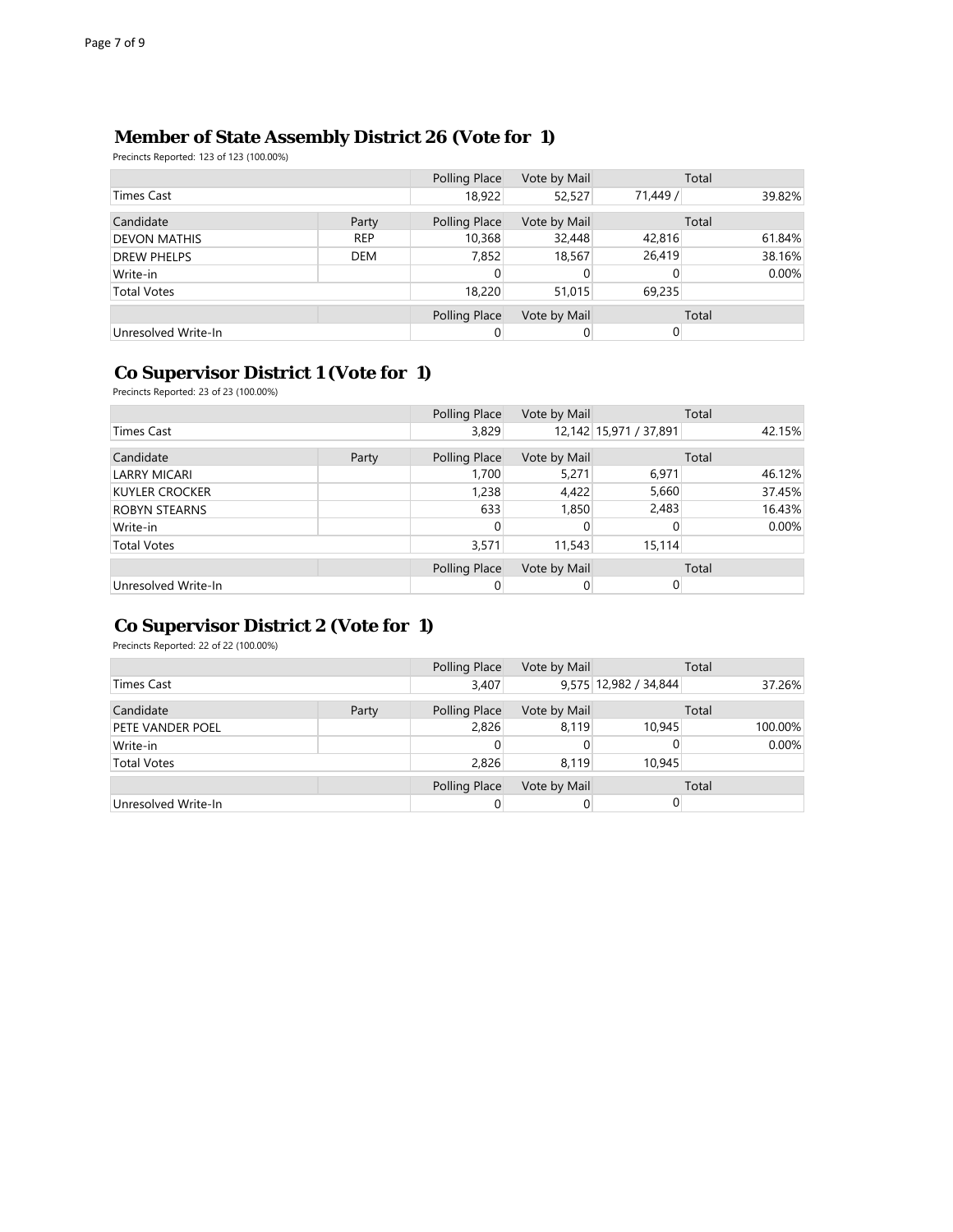## **Co Supervisor District 3 (Vote for 1)**

Precincts Reported: 21 of 21 (100.00%)

|                     |       | Polling Place | Vote by Mail |                        | Total    |
|---------------------|-------|---------------|--------------|------------------------|----------|
| Times Cast          |       | 5,969         |              | 15,018 20,987 / 46,498 | 45.14%   |
| Candidate           | Party | Polling Place | Vote by Mail |                        | Total    |
| AMY SHUKLIAN        |       | 3,342         | 8,870        | 12,212                 | 60.55%   |
| <b>BRAD MAASKE</b>  |       | 2,397         | 5,561        | 7,958                  | 39.45%   |
| Write-in            |       |               |              |                        | $0.00\%$ |
| <b>Total Votes</b>  |       | 5,739         | 14,431       | 20,170                 |          |
|                     |       | Polling Place | Vote by Mail |                        | Total    |
| Unresolved Write-In |       |               |              |                        |          |

#### **Prop 13 - Education Finance: School Facilities: Public Preschool, K-12, and College Health and Safety Bond Act of 2020. Legis... (Vote for 1)**

Precincts Reported: 134 of 134 (100.00%)

|                     |       | Polling Place | Vote by Mail |          | Total  |
|---------------------|-------|---------------|--------------|----------|--------|
| <b>Times Cast</b>   |       | 19,360        | 54,245       | 73,605 / | 40.23% |
| Candidate           | Party | Polling Place | Vote by Mail |          | Total  |
| <b>NO</b>           |       | 12,139        | 36,269       | 48,408   | 68.18% |
| <b>YES</b>          |       | 6,411         | 16,182       | 22,593   | 31.82% |
| <b>Total Votes</b>  |       | 18,550        | 52,451       | 71,001   |        |
|                     |       | Polling Place | Vote by Mail |          | Total  |
| Unresolved Write-In |       |               |              |          |        |

#### **Cutler-Orosi Joint Unified School District Qualified Special (Vote for 1)**

Precincts Reported: 6 of 6 (100.00%)

|                     |       | Polling Place | Vote by Mail |               | Total  |
|---------------------|-------|---------------|--------------|---------------|--------|
| <b>Times Cast</b>   |       | 348           | 1,000        | 1,348 / 4,385 | 30.74% |
| Candidate           | Party | Polling Place | Vote by Mail |               | Total  |
| <b>YES</b>          |       | 247           | 517          | 764           | 58.81% |
| <b>NO</b>           |       | 85            | 450          | 535           | 41.19% |
| <b>Total Votes</b>  |       | 332           | 967          | 1,299         |        |
|                     |       | Polling Place | Vote by Mail |               | Total  |
| Unresolved Write-In |       |               |              |               |        |

#### **Porterville Unified School Facilities Improvement District Bond \$33,400,000 (Vote for 1)**

Precincts Reported: 20 of 20 (100.00%)

|                     |       |               | Vote by Mail |                | Total  |
|---------------------|-------|---------------|--------------|----------------|--------|
| <b>Times Cast</b>   |       | 1,665         | 4,195        | 5,860 / 17,118 | 34.23% |
| Candidate           | Party | Polling Place | Vote by Mail |                | Total  |
| <b>BONDS NO</b>     |       | 799           | 2,238        | 3,037          | 53.98% |
| <b>BONDS YES</b>    |       | 791           | 1.798        | 2,589          | 46.02% |
| <b>Total Votes</b>  |       | 1,590         | 4,036        | 5,626          |        |
|                     |       | Polling Place | Vote by Mail |                | Total  |
| Unresolved Write-In |       |               |              |                |        |